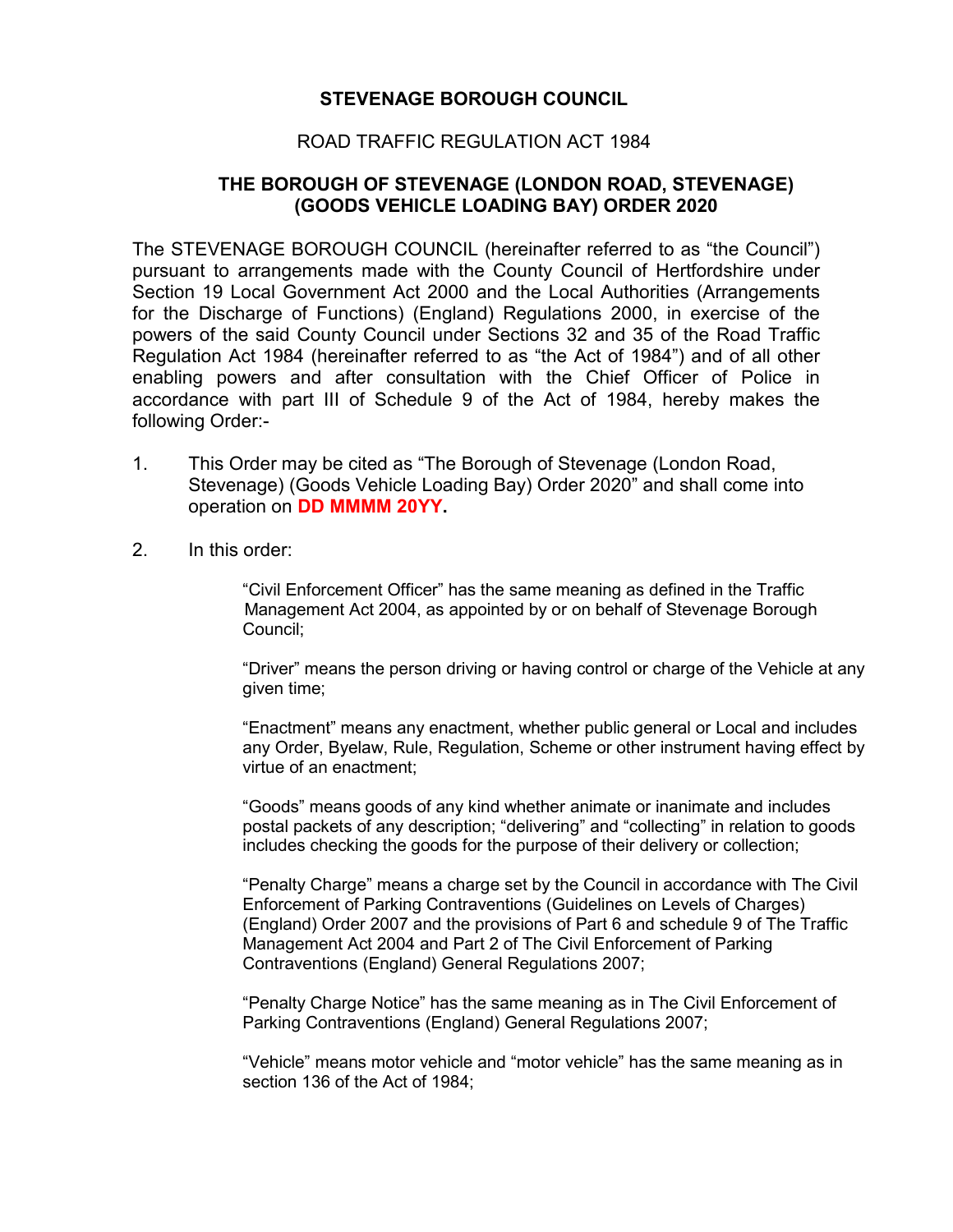"Goods vehicle" has the meaning as a motor vehicle or trailer constructed or adapted for use for the carriage or haulage of goods or burden of any description;

"Universal Service Provider", "Provision of a universal Postal Service" and "Postal Packet" have the same meaning as in the Postal Services Act 2011.

- 3. Save as provided in Articles 5 and 6 of this Order, each area on a road specified in the Schedule to this Order is authorised for use as goods vehicle loading bay at any time, for goods vehicles for the purpose of loading or unloading goods.
- 4. Save as provided in Articles 5 and 6 of this Order, where in Article 3 a part of the road is authorised for use as a goods vehicle loading bay, no person shall cause or permit any vehicle to stop or wait at any time within that goods vehicle loading bay unless it is:
	- (1) a goods vehicle being actively used to load or unload goods; and
	- (2) parked wholly within the marked limits of the goods vehicle loading bay.
- 5.
- (1) Nothing in Articles 3 and 4 of this Order applies to the length of road restricted by that Article (which said lengths of road are referred to in this Article as "the restricted area") in relation to:
	- (a) a vehicle being used for Fire and Rescue, Ambulance or Police purposes;
	- (b) anything done with the permission of or at the direction of a police constable in uniform, or done with the permission of a Civil Enforcement Officer;
	- (c) a vehicle which is prevented from proceeding by circumstances beyond the driver's control or which has stopped in order to avoid injury or damage to persons or property or when required to do so by law;
	- (d) a vehicle which is stationary in order that it may be used for one or more of the purposes specified in sub-Article (3) of this Article and which cannot reasonably be used for such a purpose without stopping in the restricted area; or
	- (e) a marked vehicle which, whilst used by a universal service provider in the course of the provision of a universal postal service, is stationary only for so long as may be reasonably necessary for postal packets to be delivered or collected.
	- (f) a marked vehicle which, whilst used by a Civil Enforcement Officer in the course of the enforcement of parking restrictions, is stationary only for so long as may be reasonably necessary for them to enforce those restrictions.
- (2) The "purposes" referred to in sub-Article (2)(d) of this Article are:
	- (a) any operation involving building, demolition or excavation;
	- (b) the removal of any obstruction to traffic;
	- (c) the maintenance, improvement or reconstruction of a road;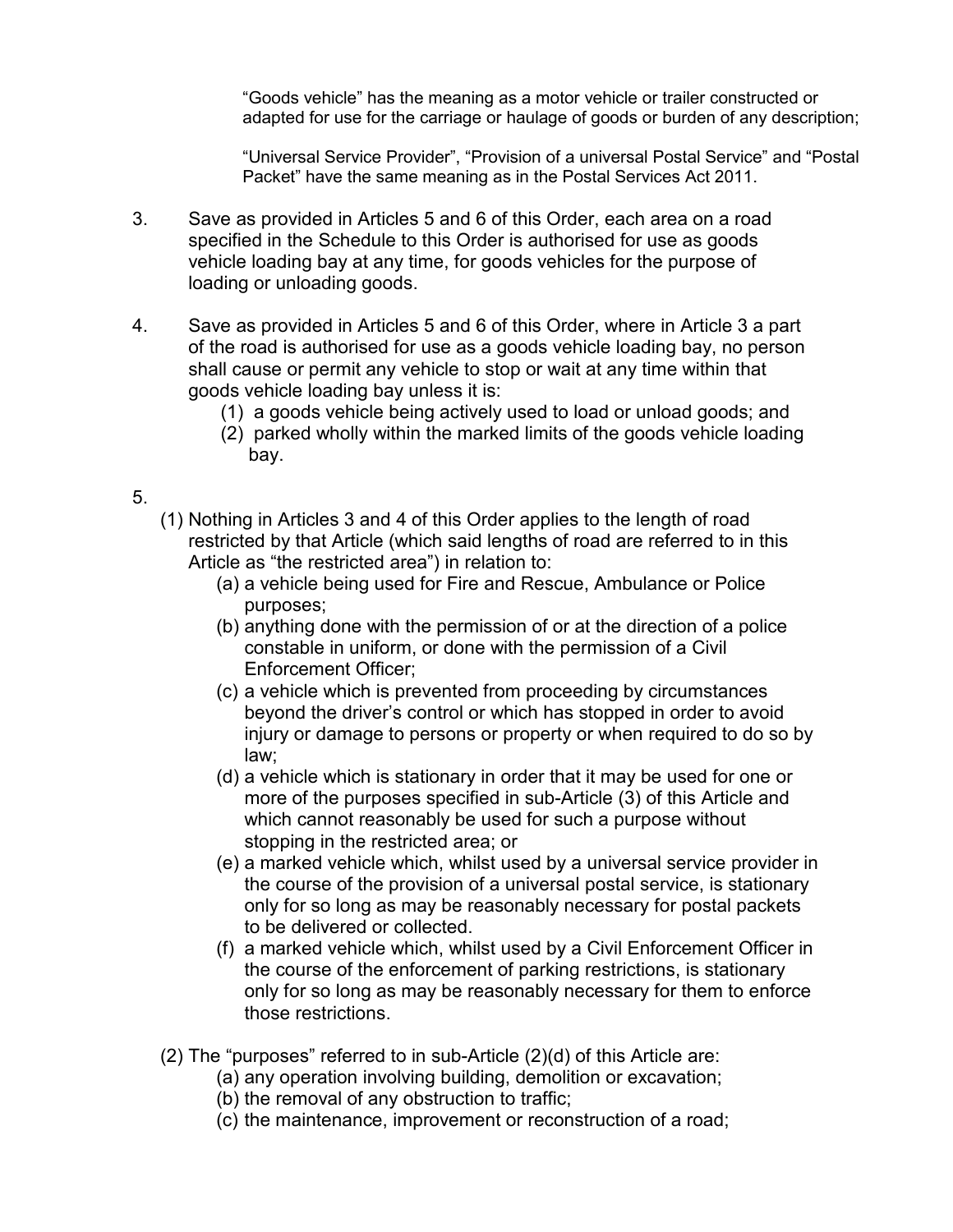- (d) constructing, improving, maintaining, or cleaning of any street furniture; or
- (e) the laying, erection, alteration, repair or cleaning of any sewer or of any main pipe or apparatus for the supply of gas, water or electricity, or of any telecommunications apparatus kept or installed for the purposes of a telecommunications code system or of any other telecommunications apparatus lawfully kept installed in any position.
- 6.
- (1) Nothing in articles 3 and 4 of this Order shall render it unlawful to cause or permit a disabled person's vehicle which displays in the relevant position a disabled person's badge and a parking disc to wait at any time in the length of road specific in the Schedule to this Order for a period not exceeding three hours (not being a period separated by an interval of less than one hour from a previous period of waiting by the same vehicle in the same length of road).
- (2) In this Article:

"disabled person's vehicle" has the same meaning as in Section 142(1) of the Act of 1984;

"disabled person's badge" has the same meaning as given in Regulation 3(1) of The Local Authorities' Traffic Orders (Exemptions for Disabled Persons) (England) Regulations 2000

"parking disc" has the same meaning as given in Regulation 8(5) of The Local Authorities' Traffic Orders (Exemptions for Disabled Persons) (England) Regulations 2000; and

"relevant position" has the same meaning as given in Regulation 4 of The Local Authorities' Traffic Orders (Exemptions for Disabled Persons) (England) Regulations 2000

- 7. The Interpretation Act 1978 shall apply for the interpretation of this Order as it applies for the Interpretation of an Act of Parliament.
- 8.
- 1) If a vehicle (other than a vehicle otherwise exempted by this Order) is left during the permitted hours in contravention of any provision of this Order a penalty charge shall be payable.
- 2) In the case of a vehicle in respect of which a penalty charge is payable, a penalty charge notice may be issued by a Civil Enforcement Officer in uniform in accordance with the Civil Enforcement of Parking Contraventions (England) General Regulations 2007.
- 3) The penalty charge shall be paid to Stevenage Borough Council in accordance with the instructions and within the time limits specified on the penalty charge notice.